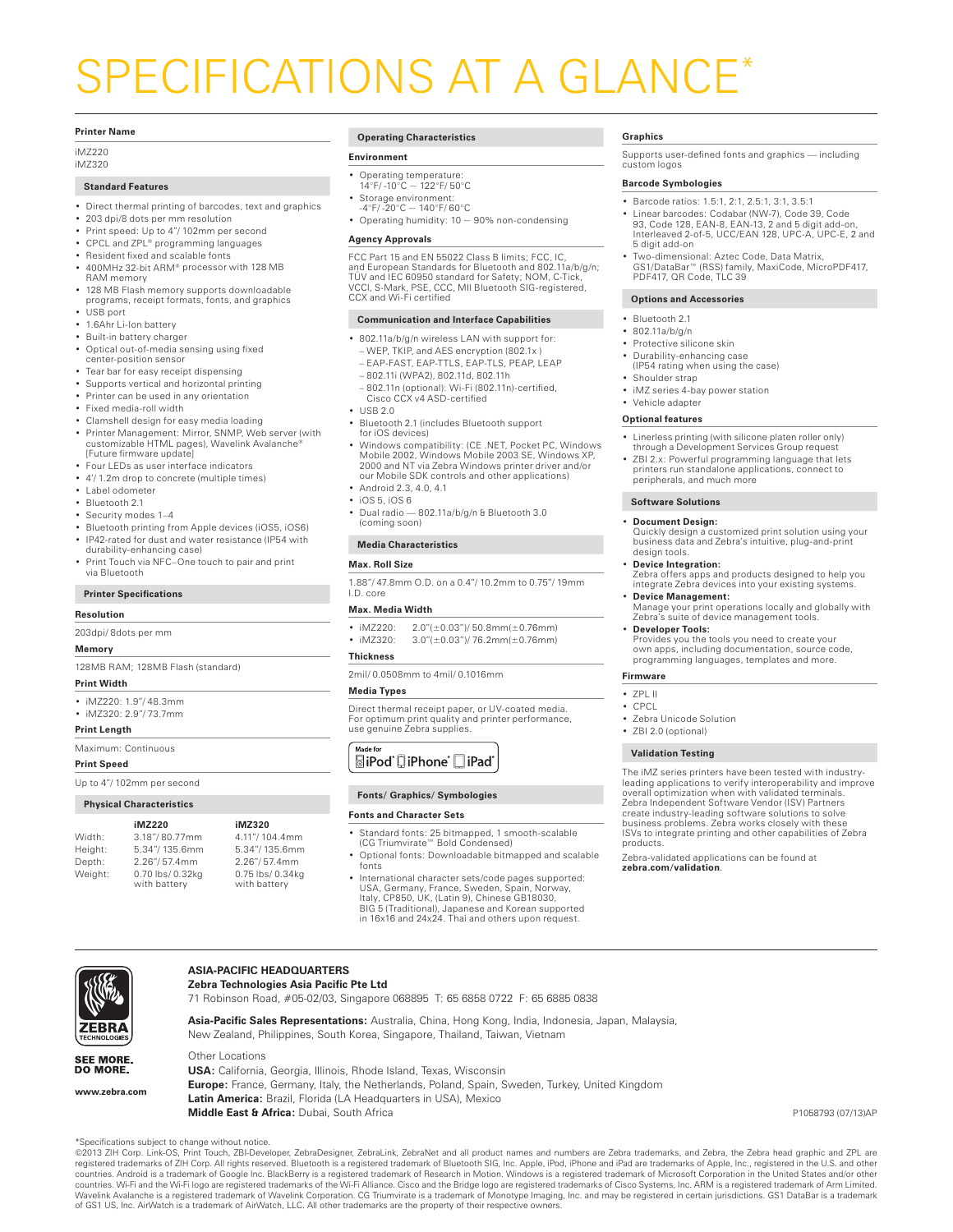# Zebra® iMZ220™ and iMZ320™ Printers



SEE MORE, DO MORE,



## **A choice of mobile platforms to take business where it needs to go!**

Get the benefits and value associated with using today's smartphone and tablet devices. The new iMZ™ printers now support Bluetooth® connectivity to Apple® iOS, as well as Android™, Windows<sup>®</sup> Mobile and BlackBerry<sup>®</sup> platforms. Print Touch™ simplifies Bluetooth pairing and launches Webbased help pages with Near Field Communication (NFC) — enabled devices to provide a trouble-free user experience. Regardless of your choice — a smartphone, tablet or handheld — Zebra's new iMZ220 and iMZ320 printers are there to support your 2-inch and 3-inch receipt-printing business needs.

The iMZ printers support the most popular operating systems of today's smartphones and tablets.

The printers also utilize Zebra's Link-OS™ environment: an open platform that pairs an operating system for smart Zebra devices with powerful software apps. Using Profile Manager with AirWatch® Connector, you can quickly connect your printer with the AirWatch device-management system via WLAN. Utilize your current infrastructure with one tool for management of your mobile devices.

Building on this experience, you can create printing applications for the Apple, Windows®, Android, WinCE, WinMobile and BlackBerry platforms with the Link-OS Software Development Kit (SDK). Backed by a full range of Zebra software, it has never been easier to produce crisp, clear receipts — whatever the setting.

## **Ideal for These Applications**

- **• Retail**
	- Mobile point of sale – Line-busting
- **• Field Service**
- Field repair and installations
- **• Direct Store Delivery** – Proof of delivery receipts
- **• Hospitality**
	- Restaurant tableside receipts
	- On-board transportation ticketing



Made for **SiPod**<sup>®</sup> [iPhone® iPad®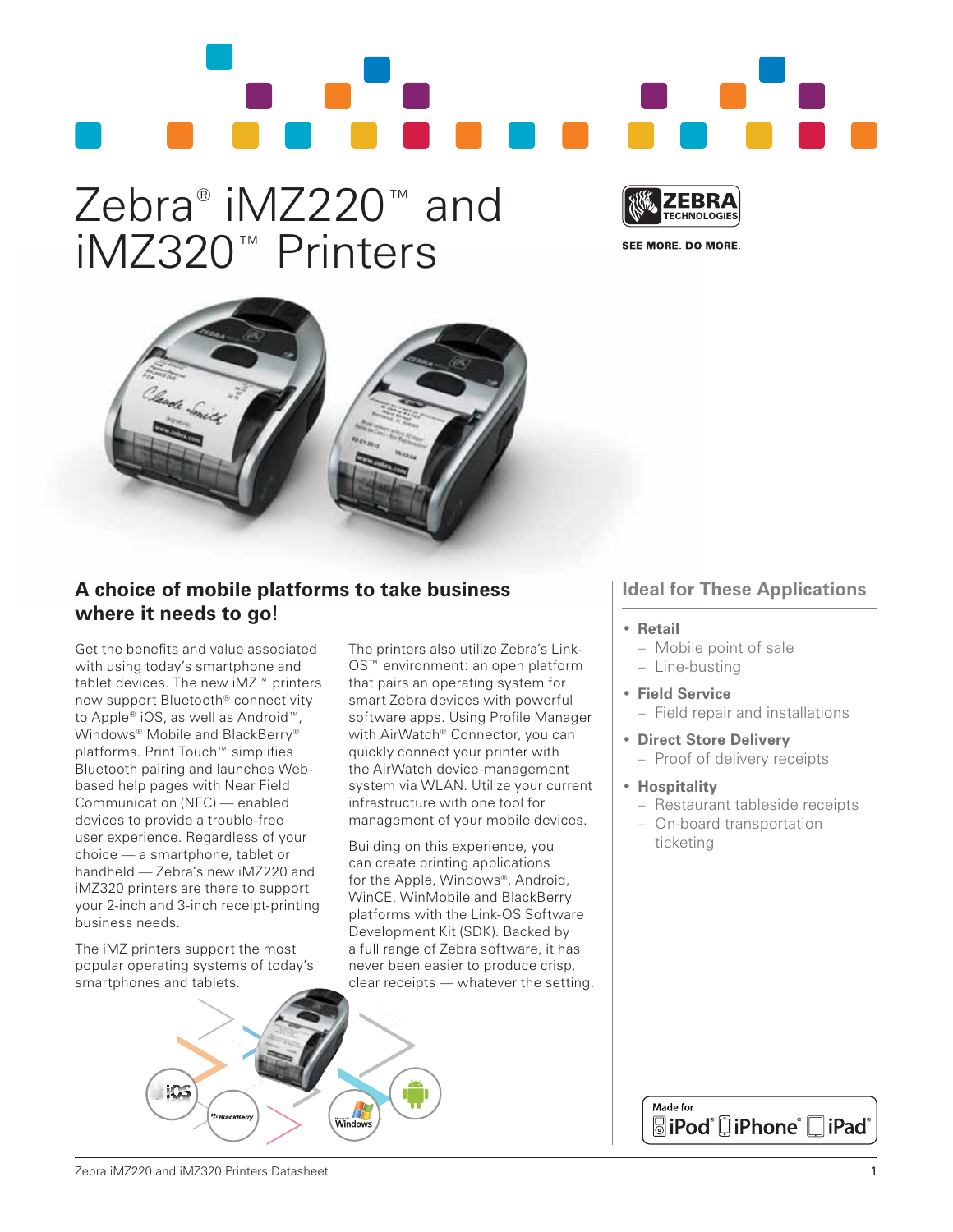# Meet the iMZ series

Each small iMZ printer can be a smart assistant for any mobile receipt-printing application where quick, simple receipts are needed on demand. These unobtrusive printers can be worn comfortably for a full shift without interfering with the user's tasks. Easy to operate, they are a great first step for users looking to replace pen-and-paper documentation, preprinted receipts, or unreliable mobile printers. Mobile workforces all over the world can benefit from the iMZ series' compact convenience in business applications — and because it's a Zebra, there's no compromise on reliability.

## **A Sidekick That Won't Weigh You Down**

- At  $\frac{3}{4}$  of a pound (0.34 kg) or less, these lightweight printers can be worn a full shift without any burden or bother
- • Comfortably wear the printer via belt clip or shoulder strap for unobtrusive and convenient printing

## **Simple to Operate**

- Single push-button media access for simple reloading
- Intuitive LEDs indicate on/off, error, and connectivity status

## **Economical Alternative**

- A simple, reliable and affordable printer alternative
- Each iMZ printer comes standard with USB and Bluetooth connectivity, allowing you to communicate with mobile devices running on iOS, Windows® Mobile, Android and BlackBerry operating systems

## **Genuine Zebra™ Supplies**

Ensure high-quality, crisp images and text, and ensure that your receipt and documents remain readable and intact for their entire life, by choosing genuine Zebra supplies.

Zebra offers:

- Both in-stock and custom-made receipt paper.
- Materials that:
	- » Are tested and approved by the Zebra Supplies Research and Development Department.
	- » Meet your application's durability, image quality and archival requirements, as well as your budget.
	- » Can be custom pre-printed with your company logo, instructions, terms and conditions and other information, allowing you to maximize the functionality of your receipts and documents.

## **Palm-Sized Printing Power**

- High-speed processor and extensive memory for printing complex barcodes, fonts and graphics
- iMZ printers now come with an 802.11n option with dual-band support (2.4 GHz–802.11b/g/n and 5 GHz–802.11a/n) for those overcrowded wireless networks in retail environments where business operations need communication at the lesscrowded 5 GHz band
- Secure Bluetooth 2.0, 802.11a/b/g/n (optional) or USB (client) connectivity, Wi-Fi<sup>®</sup> and Cisco<sup>®</sup> CCX V4 ASD-certified



## **ZebraCare™ Services**

Reduce the cost of printer downtime due to lost productivity and unbudgeted repair costs by selecting a ZebraCare Depot service agreement. ZebraCare service agreements allow you to:

- Plan and budget annual service needs.
- Reduce the soft costs associated with printers that are down and need repair, and increase uptime.
- Choose the service option right for your organization.